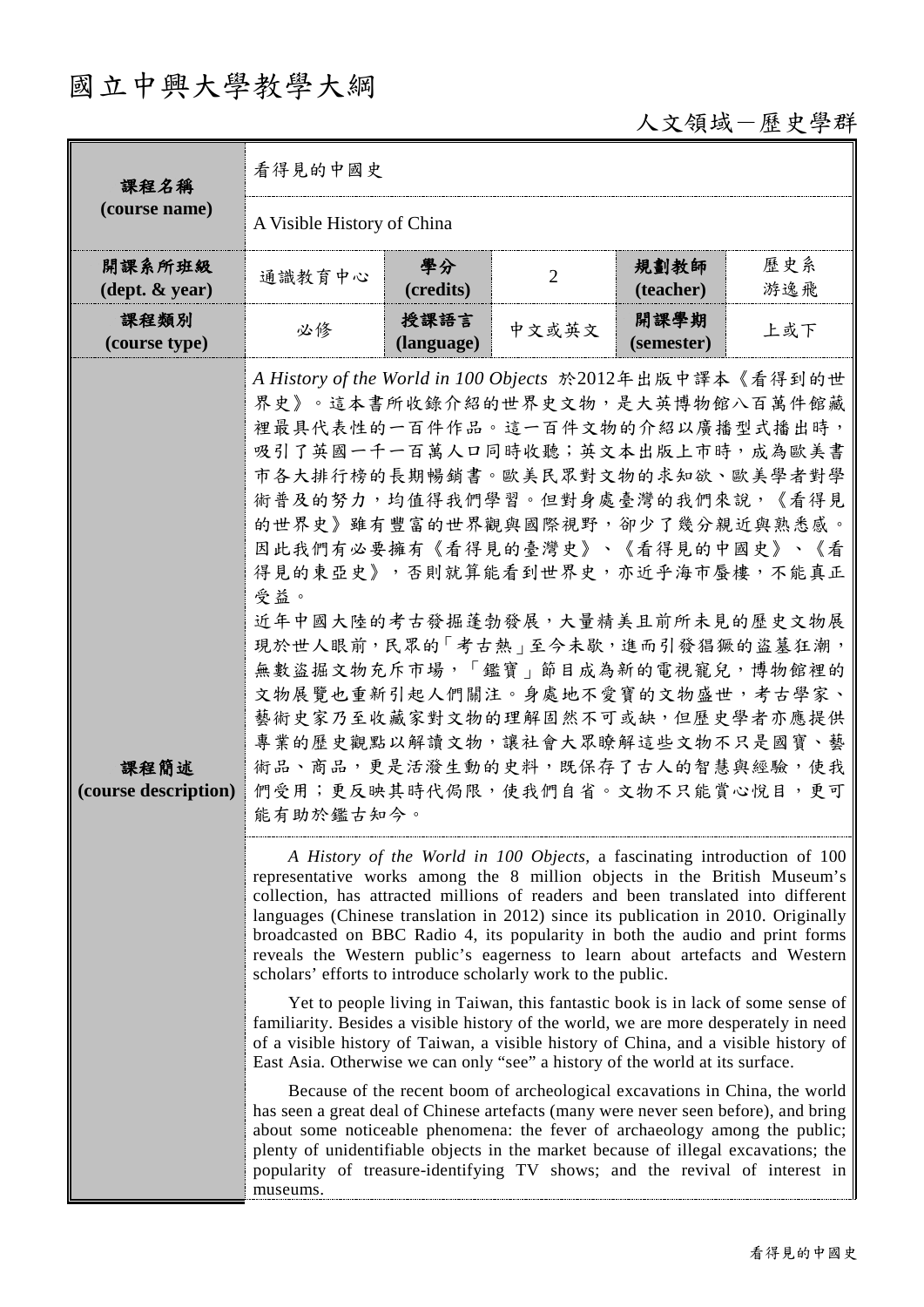|                                                                                                                                                                                                        | Under such a circumstance, historians should not leave the interpretation of<br>objects to archeologists, art historians, and connoisseurs, but should offer insights<br>about these objects from a historical perspective, thereby informing the public that<br>these objects are not just treasures or commercial goods, but also materials that can<br>bring the past to life. Through them we can learn about helpful wisdom from the<br>past, and ponder about restraints imposed by the time. Artefacts and objects from<br>the past are not only meaningful for aesthetic purpose, but also for its educational<br>value of learning from history. |                                                                                                                                                                                                                                                                                                                                                                                                                                                                                                                                                                                                                                                       |                                                                        |      |                  |  |  |  |  |  |
|--------------------------------------------------------------------------------------------------------------------------------------------------------------------------------------------------------|-----------------------------------------------------------------------------------------------------------------------------------------------------------------------------------------------------------------------------------------------------------------------------------------------------------------------------------------------------------------------------------------------------------------------------------------------------------------------------------------------------------------------------------------------------------------------------------------------------------------------------------------------------------|-------------------------------------------------------------------------------------------------------------------------------------------------------------------------------------------------------------------------------------------------------------------------------------------------------------------------------------------------------------------------------------------------------------------------------------------------------------------------------------------------------------------------------------------------------------------------------------------------------------------------------------------------------|------------------------------------------------------------------------|------|------------------|--|--|--|--|--|
| 先修課程<br>(prerequisites)                                                                                                                                                                                | 無                                                                                                                                                                                                                                                                                                                                                                                                                                                                                                                                                                                                                                                         |                                                                                                                                                                                                                                                                                                                                                                                                                                                                                                                                                                                                                                                       |                                                                        |      |                  |  |  |  |  |  |
| 課程目標與核心能力關聯配比(%)<br>(relevance of course objectives and core learning outcomes)                                                                                                                        |                                                                                                                                                                                                                                                                                                                                                                                                                                                                                                                                                                                                                                                           |                                                                                                                                                                                                                                                                                                                                                                                                                                                                                                                                                                                                                                                       |                                                                        |      |                  |  |  |  |  |  |
| 課程目標                                                                                                                                                                                                   |                                                                                                                                                                                                                                                                                                                                                                                                                                                                                                                                                                                                                                                           |                                                                                                                                                                                                                                                                                                                                                                                                                                                                                                                                                                                                                                                       | course objectives                                                      |      | 配比<br>合計<br>100% |  |  |  |  |  |
| 本課程的設計本著上述宗旨,希望<br>從歷史學的角度選取若干件中國歷<br>史文物,進行講授與討論。除了借<br>鑒考古學與藝術史的方法,帶領學<br>生「觀看」文物, 體會古人的生活<br>與審美經驗;還企圖由小見大,讓<br>文物「說出」其所處的社會與時代<br>是怎樣的面貌,透過古代世界的圖<br>象折射出現代世界的特點,讓學生<br>反省世界如何存在,自身又如何生<br>活在這個世界。 |                                                                                                                                                                                                                                                                                                                                                                                                                                                                                                                                                                                                                                                           | This course selects a number of<br>Chinese artefacts and analyzes them<br>from a historical perspective. In<br>addition to applying methods drawn<br>from archaeology and art history to<br>instruct students how to "see" things<br>and have a sense of living and<br>aesthetic experience in the past, this<br>course also allows material objects to<br>"speak" of their contemporary social<br>and cultural milieu. By comparing the<br>past and the present through images,<br>this course provides student an<br>alternate way to reflect on how the<br>world came into being as well as the<br>relationship between the self and the<br>world. |                                                                        | 人文素養 | 60%              |  |  |  |  |  |
|                                                                                                                                                                                                        |                                                                                                                                                                                                                                                                                                                                                                                                                                                                                                                                                                                                                                                           |                                                                                                                                                                                                                                                                                                                                                                                                                                                                                                                                                                                                                                                       |                                                                        | 科學素養 | 0%               |  |  |  |  |  |
|                                                                                                                                                                                                        |                                                                                                                                                                                                                                                                                                                                                                                                                                                                                                                                                                                                                                                           |                                                                                                                                                                                                                                                                                                                                                                                                                                                                                                                                                                                                                                                       |                                                                        | 溝通能力 | 20%              |  |  |  |  |  |
|                                                                                                                                                                                                        |                                                                                                                                                                                                                                                                                                                                                                                                                                                                                                                                                                                                                                                           |                                                                                                                                                                                                                                                                                                                                                                                                                                                                                                                                                                                                                                                       |                                                                        | 創新能力 | 0%               |  |  |  |  |  |
|                                                                                                                                                                                                        |                                                                                                                                                                                                                                                                                                                                                                                                                                                                                                                                                                                                                                                           |                                                                                                                                                                                                                                                                                                                                                                                                                                                                                                                                                                                                                                                       |                                                                        | 國際視野 | 20%              |  |  |  |  |  |
|                                                                                                                                                                                                        |                                                                                                                                                                                                                                                                                                                                                                                                                                                                                                                                                                                                                                                           |                                                                                                                                                                                                                                                                                                                                                                                                                                                                                                                                                                                                                                                       |                                                                        | 社會關懷 | 0%               |  |  |  |  |  |
|                                                                                                                                                                                                        |                                                                                                                                                                                                                                                                                                                                                                                                                                                                                                                                                                                                                                                           |                                                                                                                                                                                                                                                                                                                                                                                                                                                                                                                                                                                                                                                       |                                                                        |      |                  |  |  |  |  |  |
| 課程目標之教學方法與評量方法<br>(teaching and assessment methods for course objectives)                                                                                                                              |                                                                                                                                                                                                                                                                                                                                                                                                                                                                                                                                                                                                                                                           |                                                                                                                                                                                                                                                                                                                                                                                                                                                                                                                                                                                                                                                       |                                                                        |      |                  |  |  |  |  |  |
| 教學方法 (teaching methods)                                                                                                                                                                                |                                                                                                                                                                                                                                                                                                                                                                                                                                                                                                                                                                                                                                                           |                                                                                                                                                                                                                                                                                                                                                                                                                                                                                                                                                                                                                                                       | 學習評量方式 (evaluation)                                                    |      |                  |  |  |  |  |  |
| 以課堂講授與討論為主,如經費許可,將帶修<br>課學生至博物館實地考察文物。                                                                                                                                                                 |                                                                                                                                                                                                                                                                                                                                                                                                                                                                                                                                                                                                                                                           |                                                                                                                                                                                                                                                                                                                                                                                                                                                                                                                                                                                                                                                       | 作業20%:修課學生任選一件教材涉及的文<br>物,撰寫心得報告,介紹其基本面貌 (時代、<br>地域、質材、功能),分析其反映的歷史背景。 |      |                  |  |  |  |  |  |
|                                                                                                                                                                                                        |                                                                                                                                                                                                                                                                                                                                                                                                                                                                                                                                                                                                                                                           |                                                                                                                                                                                                                                                                                                                                                                                                                                                                                                                                                                                                                                                       | 期中考40%、期末考40%:教師選擇若干講<br>授過的文物,請學生寫出文物的基本面貌及歷<br>史背景。                  |      |                  |  |  |  |  |  |
| 授課內容(單元名稱與內容、習作 / 考試進度、備註)<br>(course content and homework / tests schedule)                                                                                                                           |                                                                                                                                                                                                                                                                                                                                                                                                                                                                                                                                                                                                                                                           |                                                                                                                                                                                                                                                                                                                                                                                                                                                                                                                                                                                                                                                       |                                                                        |      |                  |  |  |  |  |  |

第一週 文獻、圖象與文物:歷史學家的三種法寶

第二週 東亞的陶鬲:從陶藝看上古時代的人群如何交流與交通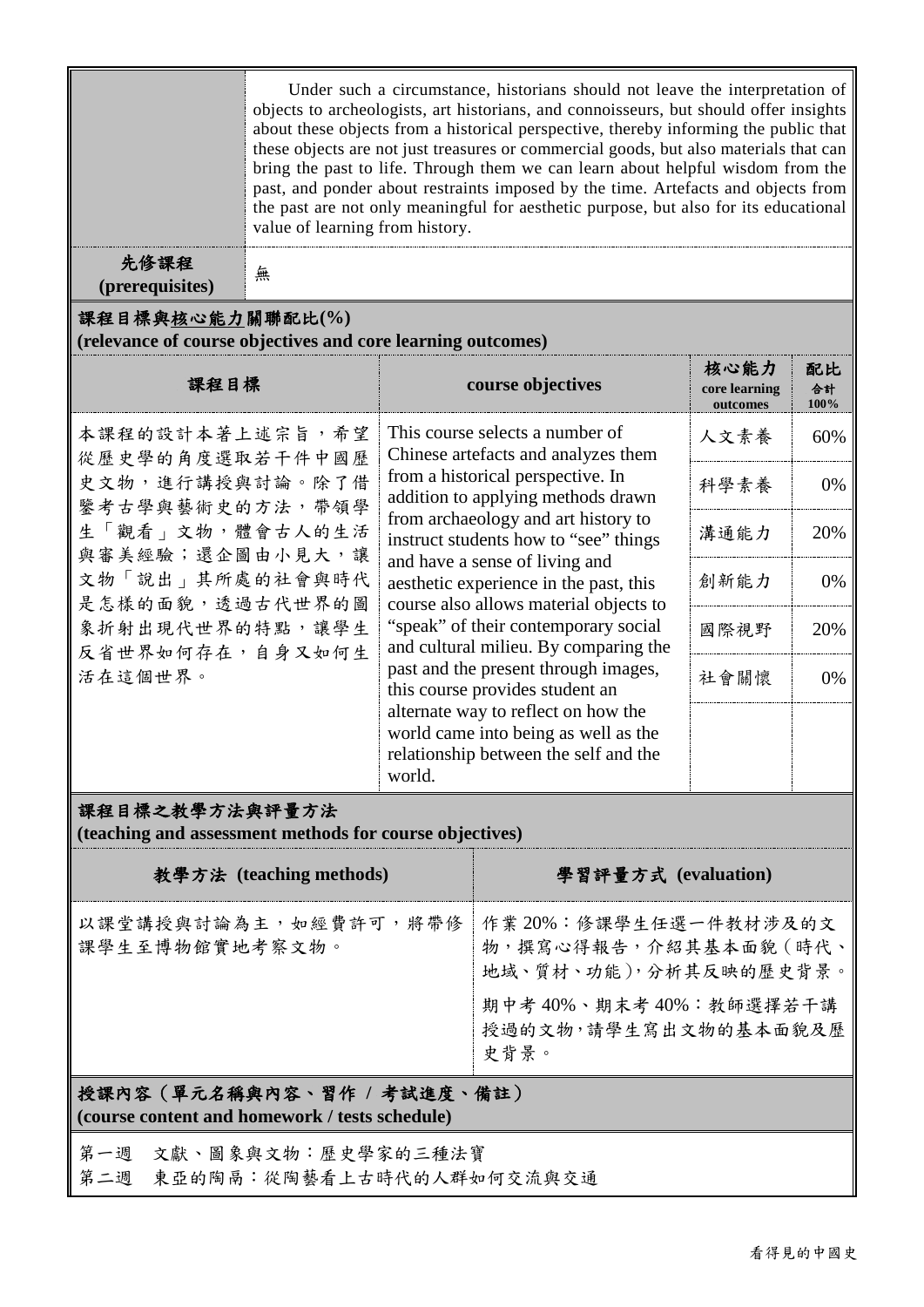第三週 國之重寶:商周青銅器的禮儀、宗教與政治功能 第四週 絕地天通:秦始皇陵 第五週 蔡倫以前的古人如何書寫文字 第六週 秦人入侵桃花源:二千年前的古城古井古簡牘 第七週 黃泉下的美術:透視中國古代墓葬(一) 第八週 黃泉下的美術:透視中國古代墓葬(二) 第九週 胡漢之間:古人的衣冠 第十週 期中考 第十一週 世界之都:唐長安城 第十二週 一頁千金:宋版書 第十三週 跨越長城:元朝的世界地圖 第十四週 移動的桃花源:東亞的山水畫(一) 第十五週 移動的桃花源:東亞的山水畫(二) 第十六週 走向世界的商品:青花瓷 第十七週 失落的建築:圓明園 第十八週 期末考

教科書與參考書目(書名、作者、書局、代理商、說明) **(textbook & other references)**

教科書:

Neil MacGregor 著,*A History of the World in 100 Objects*,劉道捷譯《看得到的世界史》,臺北: 大是文化,2012。

參考書目:

第一週 文獻、圖象與文物:歷史學家的三種法寶

邢義田《立體的歷史-從圖像看古代中國與域外文化》,臺北:三民,2014。

第二週 東亞的陶鬲: 從陶藝看上古時代的人群如何交流與交通

黃川田修〈東亞陶鬲之省思-以製法及相關問題為中心〉,收於中國社會科學院考古研究所夏商 周考古研究室編《三代考古第 4 輯》,北京:科學,2011。

第三週 國之重寶:商周青銅器的禮儀、宗教與政治功能

張光直《中國青銅時代》,臺北:聯經,1983。

李學勤《青銅器與古代史》,臺北:聯經,2005。

朱鳳瀚《中國青銅器綜論》,上海:上海古籍,2009。

第四週 絕地天通:秦始皇陵

王學理《秦始皇陵研究》,上海:上海人民,1994。

陜西省考古研究所、秦始皇兵馬俑博物館編《秦始皇帝陵園考古報告.2001~2003》,北京: 文物,2007。

李開元《秦謎:秦始皇的祕密》,臺北:聯經,2010。

第五週 蔡倫以前的古人如何書寫文字

邢義田〈漢代簡牘的體積、重量和使用-以中研院史語所藏居延漢簡為例〉,收於氏著《地 不愛寶:漢代的簡牘》,北京:中華書局,2011,頁1-50。

馬怡〈從「握卷寫」到「伏紙寫」-圖像所見中國古人的書寫姿勢及其變遷〉,武漢大學簡 帛研究中心,「簡帛網」,2014.3.19,http://www.bsm.org.cn/show\_article.php?id=2000。 邢義田〈伏几案而書一對中國古代書寫姿勢的再思〉,武漢大學簡帛研究中心,「簡帛網」,

2014.4.14,http://www.bsm.org.cn/show\_article.php?id=2008。